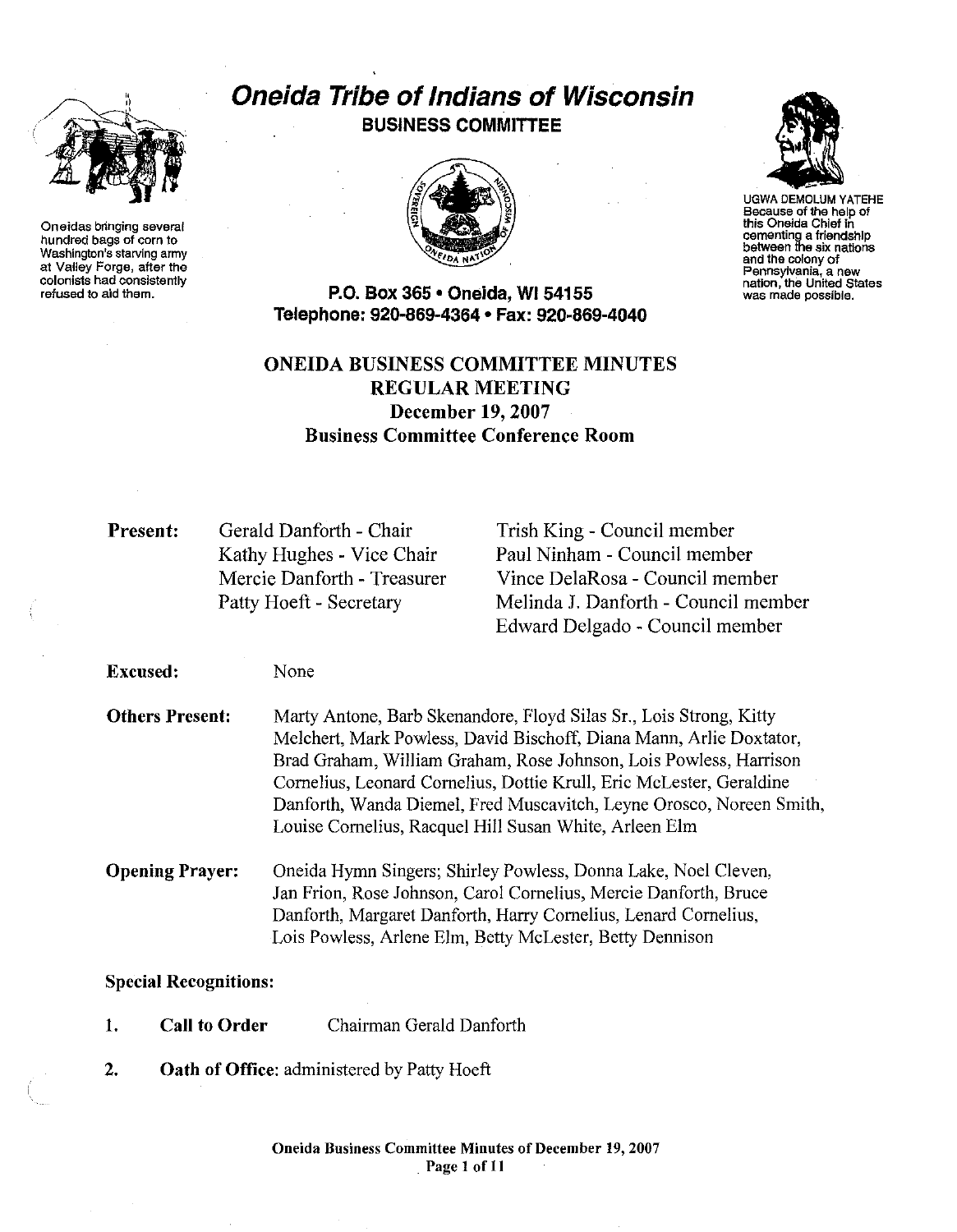#### Airport Hotel Corporation Board:

David Bischoff - Present

Oneida Pow Wow Committee: Floyd Silas Sr. - Present

3. Approval of the Agenda a. Additions Add #4. Executive Session - Attorney Contract

## b. Deletions

Delete Executive New Business # 2. and New Business Request #3.

#### c. Moves

Action: Motion by Kathy Hughes to approve the agenda of Dec. 19, 2007, with changes; to add Executive Session #4. Attorney Contract, delete New Business Request #3 and Executive Session, New Business #2, seconded by Vince DelaRosa. Motion carried unanimously.

#### 4. Minutes to be Approved

Regular Minutes of Dec. 5, 2007

Action: Motion by Ed Delgado to approve the Oneida Business Committee minutes of Dec. 5,2007, seconded by Mercie Danforth. Motion carried unanimously.

Special Meeting Minutes of Dec. 12, 2007

Action: Motion by Kathy Hughes to table the Oneida Business Committee minutes of Dec. 12, 2007, seconded by Paul Ninham. Motion carried unanimously.

#### 5. Tabled Business - None

#### 6. Reports

- a. Oneida Housing Authority (Monthly) submitted Susan House
- Action: Motion by Kathy Hughes to approve the Oneida Housing Authority report, seconded by Vince DelaRosa. Motion carried unanimously.

#### 7. Travel Reports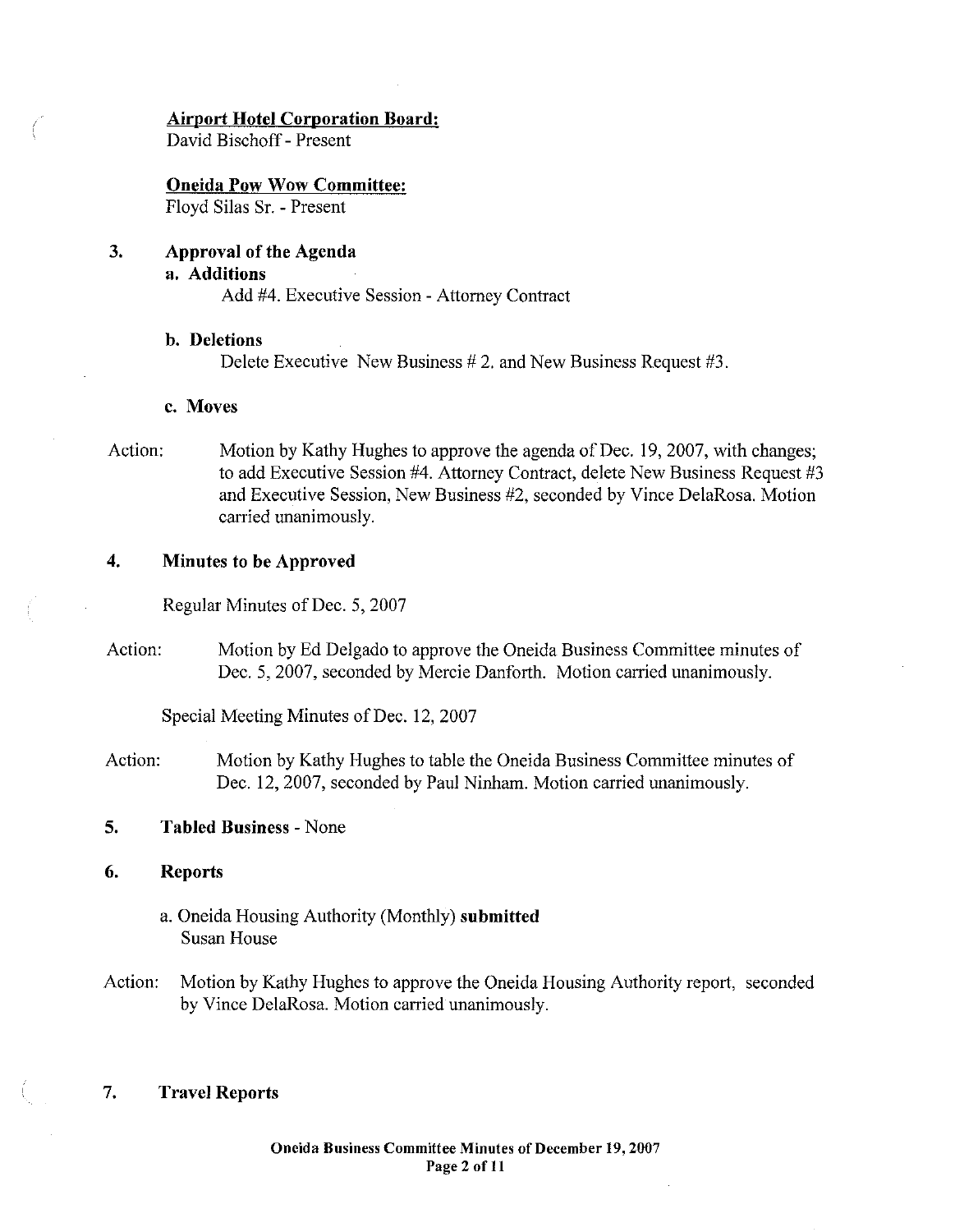1. Vince DelaRosa RE: Legislative Issues - Chicago, IL Aug. 17 - 19, 2007

Deferred Nov. 7,2007, Nov. 21, 2007, Dec. 5, 2007

Action: Motion by Ed Delgado to approve the travel report Legislative Issues - Chicago, IL Aug. 17-19,2007, seconded by Patty Hoeft. For: Patty Hoeft, Ed Delgado, Mercie Danforth, Melinda J. Danforth, Vince DelaRosa, Trish King, Paul Ninham. Abstained: Kathy Hughes. Motion carried.

2. Kathy Hughes RE: Request to approve Travel Report for M.A.S.T. Winter Meeting, Dec. 6-7, 2007

Action: Motion by Vince DelaRosa to approve the travel report for the M.A.S.T. Winter meeting Dec. 6-7, 2007, seconded by Mercie Danforth. For: Patty Hoeft, Ed Delgado, Melinda J. Danforth, Mercie Danforth, Vince DelaRosa, Trish King, Paul Ninham. Abstained: Kathy Hughes. Motion carried.

Action: Motion by Trish King to approve the travel report for Native Health Research Advisory Council meeting, December 3, 2007, seconded by Mercie Danforth For: Patty Hoeft, Ed Delgado, Melinda J. Danforth, Mercie Danforth, Vince DelaRosa, Trish King, Paul Ninham. Abstained: Kathy Hughes. Motion carried.

#### 8. Follow up Reports/BC Directives from Previous Meetings

1. Patty Hoeft RE: GTC Meeting date regarding Linda Dallas petition RE: Judiciary Code and Administrative Procedures Act RE: Richard Moss Petition

Deferred Nov. 7, 2007, Nov. 21, 2007, Dec.5, 2007

- Action: Motion by Ed Delgado to approve the date of Apr. 19, 2008 for the Judiciary Code and Administrative Procedures Act General Tribal Council (GTC) meeting, seconded by Trish King. Motion carried unanimously.
- Action: Motion by Ed Delgado to approve the GTC date of May 10, 2008 for the Linda Dallas

<sup>3.</sup> Kathy Hughes RE: Request to approve Travel Report for Native Health Research Advisory Council Meeting, Dec. 3, 2007; Washington D.C.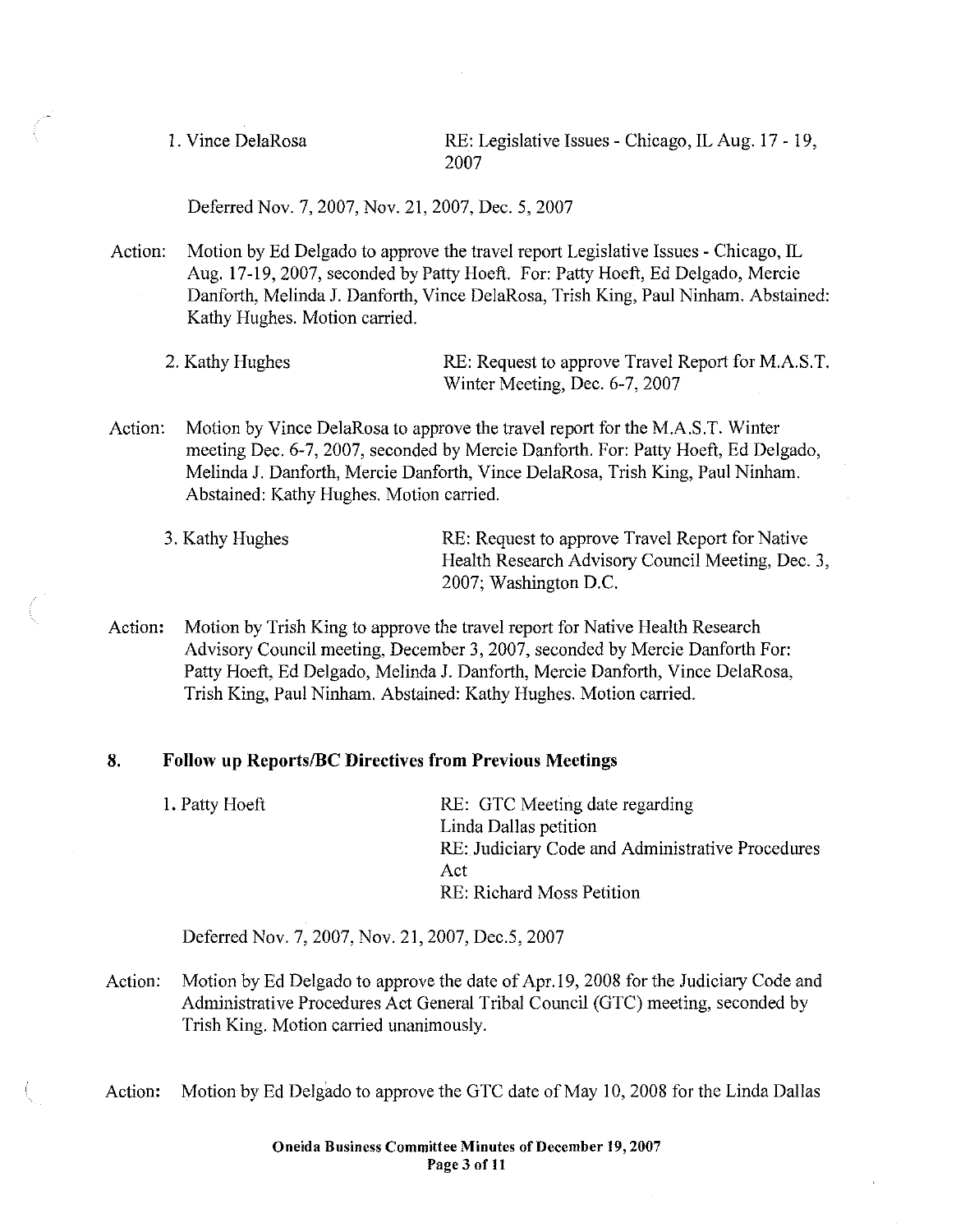| Action:                                                | Motion by Mercie Danforth to add the Richard Moss petition subject to the July 7,<br>2008 Semi Annual GTC meeting, seconded by Ed Delgado. Motion carried<br>unanimously. |                                                                                                                                                                                                                                                                                                                                                                                                         |  |  |
|--------------------------------------------------------|---------------------------------------------------------------------------------------------------------------------------------------------------------------------------|---------------------------------------------------------------------------------------------------------------------------------------------------------------------------------------------------------------------------------------------------------------------------------------------------------------------------------------------------------------------------------------------------------|--|--|
|                                                        | 2. Matt Cornelius                                                                                                                                                         | RE: Monthly Ombudsman Update                                                                                                                                                                                                                                                                                                                                                                            |  |  |
|                                                        | carried unanimously.                                                                                                                                                      | <b>Excerpt from Dec. 5, 2007:</b> Motion by Paul Ninham to defer the monthly<br>Ombudsman Update to Dec. 19, 2007, seconded by Melinda J. Danforth. Motion                                                                                                                                                                                                                                              |  |  |
| Action:                                                |                                                                                                                                                                           | Motion by Kathy Hughes direct Chief of Staff to provide recommendations for the<br>Ombudsman's office location and expansion of duties at the next Executive Staff<br>Meeting agenda, seconded by Paul Ninham. Motion carried unanimously.                                                                                                                                                              |  |  |
| Action:                                                | Motion by Patty Hoeft to approve the Monthly Ombudsman Update, seconded by<br>Trish King. Motion carried unanimously.                                                     |                                                                                                                                                                                                                                                                                                                                                                                                         |  |  |
|                                                        | 3. Kevin Cornelius                                                                                                                                                        | RE: Follow-up action regarding State Senate Bill<br>150 Smoking Ban                                                                                                                                                                                                                                                                                                                                     |  |  |
|                                                        |                                                                                                                                                                           | <b>Excerpt from Dec. 5, 2007:</b> Motion by Mercie Danforth to defer the<br>follow-up action regarding air quality management to December 19, 2007,<br>seconded by Paul Ninham. Motion carried unanimously.                                                                                                                                                                                             |  |  |
| Action:                                                |                                                                                                                                                                           | Motion by Paul Ninham to re-title Air Quality Management to State Senate Bill 150<br>Smoking Ban, seconded by Trish King. Motion carried unanimously.                                                                                                                                                                                                                                                   |  |  |
| Action:                                                |                                                                                                                                                                           | Motion by Vince DelaRosa to direct Legislative Operating Committee to coordinate a<br>workgroup on the State Senate Bill 150 in order to make a final policy<br>recommendation on this particular bill and our position on smoking and gaming issues,<br>the group would be Legislative Affairs, Gaming Management, Law Office and LOC,<br>seconded by Melinda J. Danforth. Motion carried unanimously. |  |  |
| Action:                                                | by Paul Ninham. Motion carried unanimously.                                                                                                                               | Motion by Kathy Hughes to direct Chairman Danforth to place the State Senate Bill<br>150 on the Great Lakes Intertribal Council (GLITC) agenda for discussion, seconded                                                                                                                                                                                                                                 |  |  |
| Action:                                                |                                                                                                                                                                           | Motion by Trish King to accept the Legislative Affairs verbal update on State Senate<br>Bill 150 but would like written report of what you just told us for the record, seconded<br>by Melinda J. Danforth. Motion carried unanimously.                                                                                                                                                                 |  |  |
|                                                        | 4. LOC                                                                                                                                                                    | RE: Resolution establishing Policy for any Organizational                                                                                                                                                                                                                                                                                                                                               |  |  |
| Oneida Business Committee Minutes of December 19, 2007 |                                                                                                                                                                           |                                                                                                                                                                                                                                                                                                                                                                                                         |  |  |

 $\int_{\infty}^{\infty}$ 

petition, seconded by Mercie Danforth. Motion carried unanimously.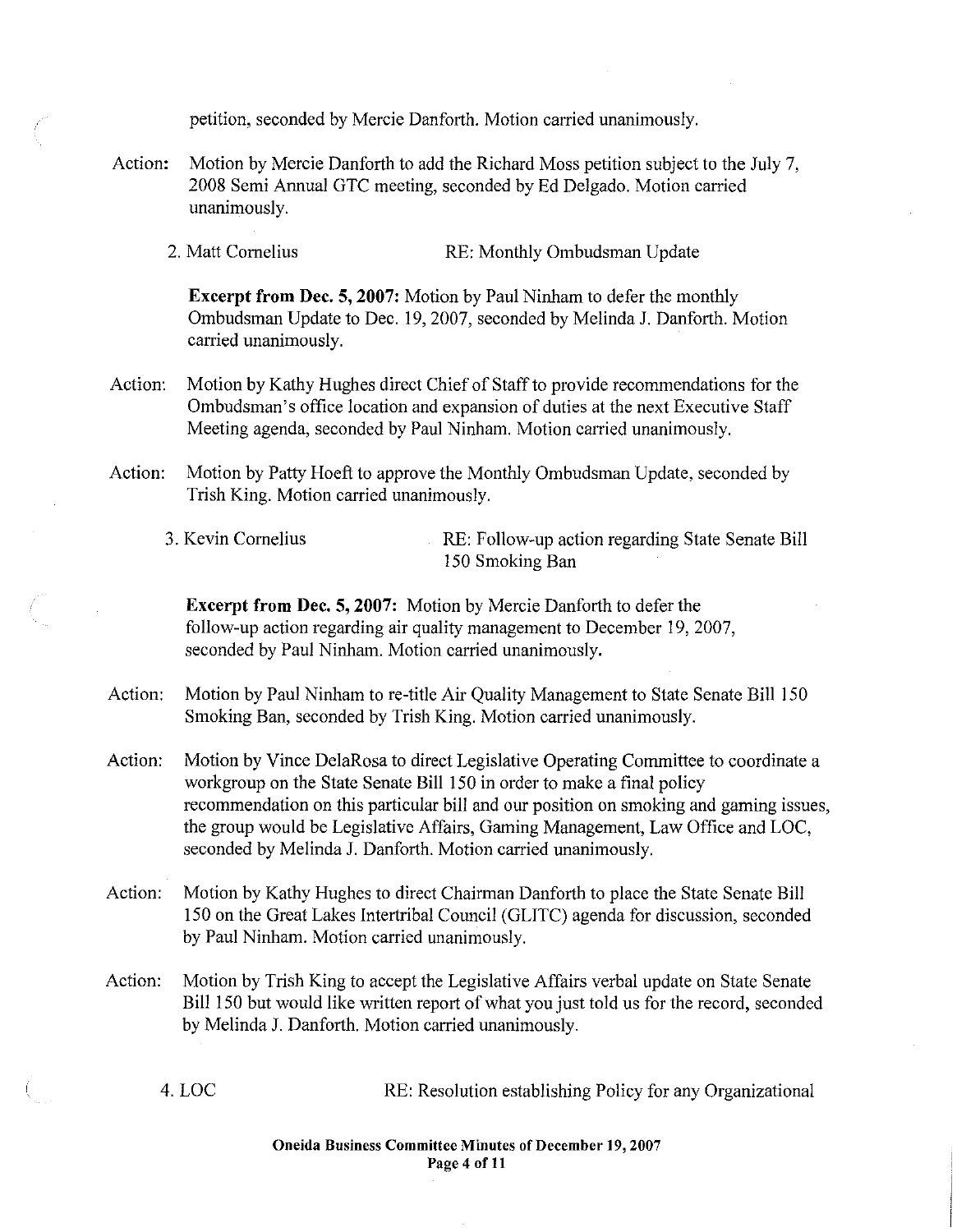Changes to Create or Dissolve Divisions and Business Units of the Tribe

**Excerpt from Nov. 21, 2007:** Motion by Ed Delgado to defer the resolution establishing policy for any organizational change to create or dissolve divisions and business units of the Tribe to LOC for a history on the organizational structure, back in 30 days, seconded by Vince DelaRosa. Motion carried unanimously.

Action: Motion by Kathy Hughes to defer the resolution establishing policy for any organizational changes to create or dissolve divisions and business units of the tribe to Jan.23, 2008, seconded by Paul Ninham. Motion carried unanimously.

5. LOC RE: Resolution establishing Policy for Wage and Salary Compensation System for the Tribe on an annual basis

**Excerpt from Nov. 21, 2007:** Motion by Mercie Danforth to defer the resolution establishing policy for wage and salary compensation system for the tribe on an annual basis to LOC for further review, back in 30 days, seconded by Kathy Hughes. Motion carried unanimously.

Action: Motion by Kathy Hughes to defer the resolution establishing policy for wage and salary compensation system for the tribe on an annual basis to Jan. 23, 2008, seconded by Mercie Danforth. Motion carried unanimously.

**9.** New **Business** 

#### **a. Resolutions**

1. Bill Gollnick RE: Request to approve resolution for Support for the Flandreau Indian School Grant School Status

Action: Motion by Ed Delgado to approve Resolution 12-19-07-A for Support for the Flandreau Indian School Grant School status with corrections, seconded by Patty Hoeft. Motion carried unanimously.

#### **b. Requests**

1. Patty Hoeft RE: Request to re-post the following vacancies: School Board one (I) vacancy, Arts Board three (3) vacancies and SEOTS Board one (I) vacancy

Action: Motion by Kathy Hughes to approve re-posting the vacancies for School Board one (I) vacancy, Arts Board three (3) vacancies and SEOTS Board one (I) vacancy, seconded by Vince DelaRosa. Motion carried unanimously.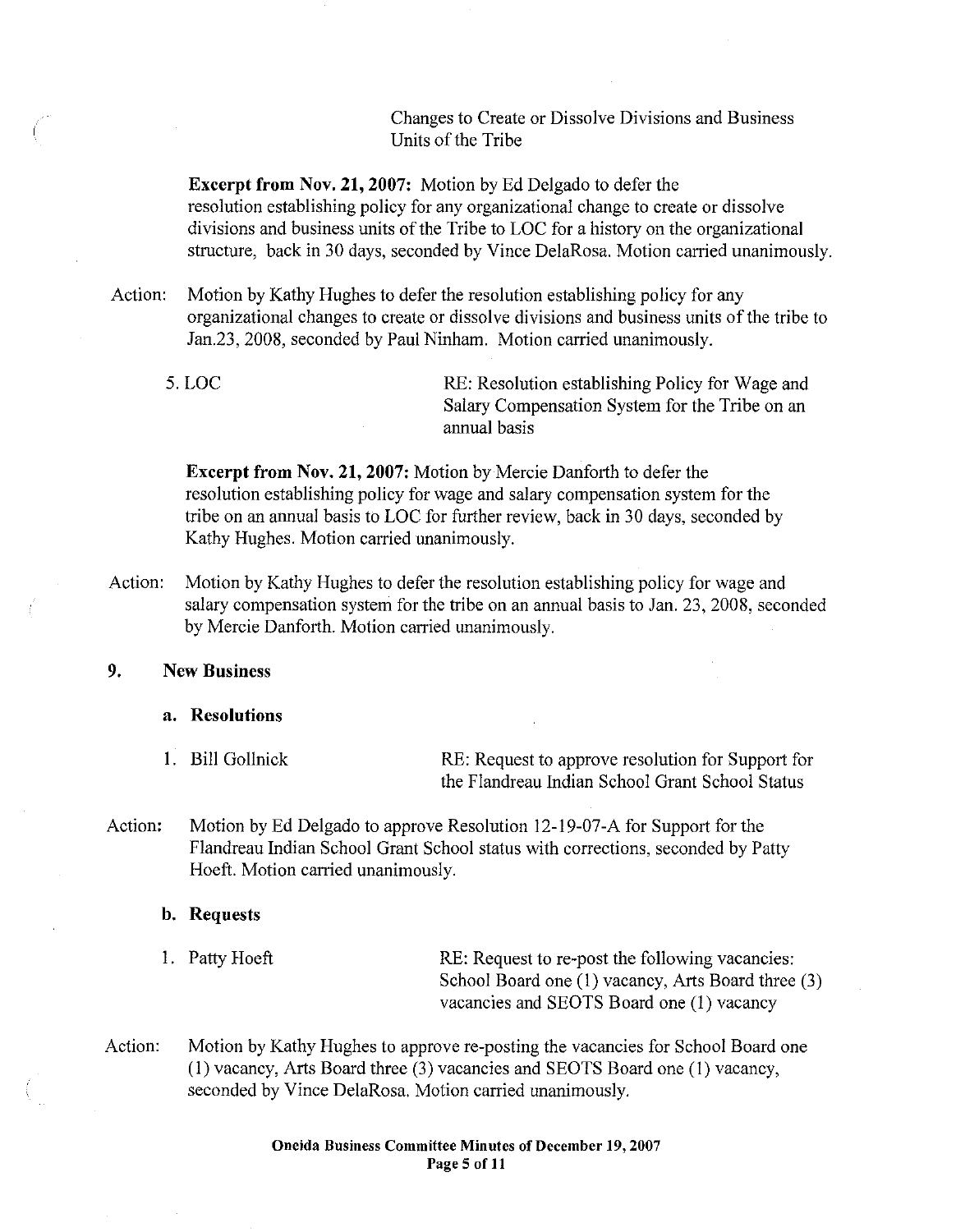2. Debbie Thundercloud RE: Requesting approval to transfer & activate Paul Witek, Butch Rentmeester the balance of the R.R. Settlement Funds into CIP#06-004, Duck Creek Trail

- Action: Motion by Ed Delgado to approve the transfer and activation of the balance of the R.R. Settlement Funds into CIP#06-004 Duck Creek Trail, seconded by Paul Ninham. Motion carried unanimously.
	- 3. Melinda Danforth Trish King RE: Requesting approval of the Project Charter Team to Access Boards, Committees, and Commissions. Team to consist of Secretary Hoeft, Councilman Delgado and Councilwoman Danforth

#### DELETED

- 4. Gerald Danforth RE: Recommendation to fill vacancy for the Oneida Gaming Commission
- Action: Motion by Melinda J. Danforth to accept the recommendation of appointing Oscar Schuyler to fill the vacancy on the Oneida Gaming Commission, seconded by Paul Ninham. Motion carried unanimously.
	- 5. Bill Gollnick RE: Written report on contract issues regarding the Contract with Exxon Oil Company
- Action: Motion by Vince DelaRosa to direct the General Manager to offer an opinion on the issues that have been raised by Ms. White's memorandum and bring forward a legal memorandum relating to our contact with Exxon Oil Company and the questions which were raised today, seconded by Kathy Hughes. Motion carried unanimously.
- Action: Motion by Ed Delgado to amend the main motion to have page two of the memorandum in your package be retracted and maintain in a confidential matter, seconded by Trish King. Motion carried unanimously.
	- 6. Patty Hoeft Dellora Cornelius RE: Request to approve recommendation of ONCOA to appoint Eugene Danforth to the remainder of term
- Action: Motion by Paul Ninham to approve the recommendation of appointing Eugene Danforth to the Oneida Nation Commission on Aging for the remainder of term, seconded by Mercie Danforth. Motion carried unanimously.
	-

7. Patty Hoeft RE: Request BC approval to direct the Chief of Staff to provide a Status Report on the Hobart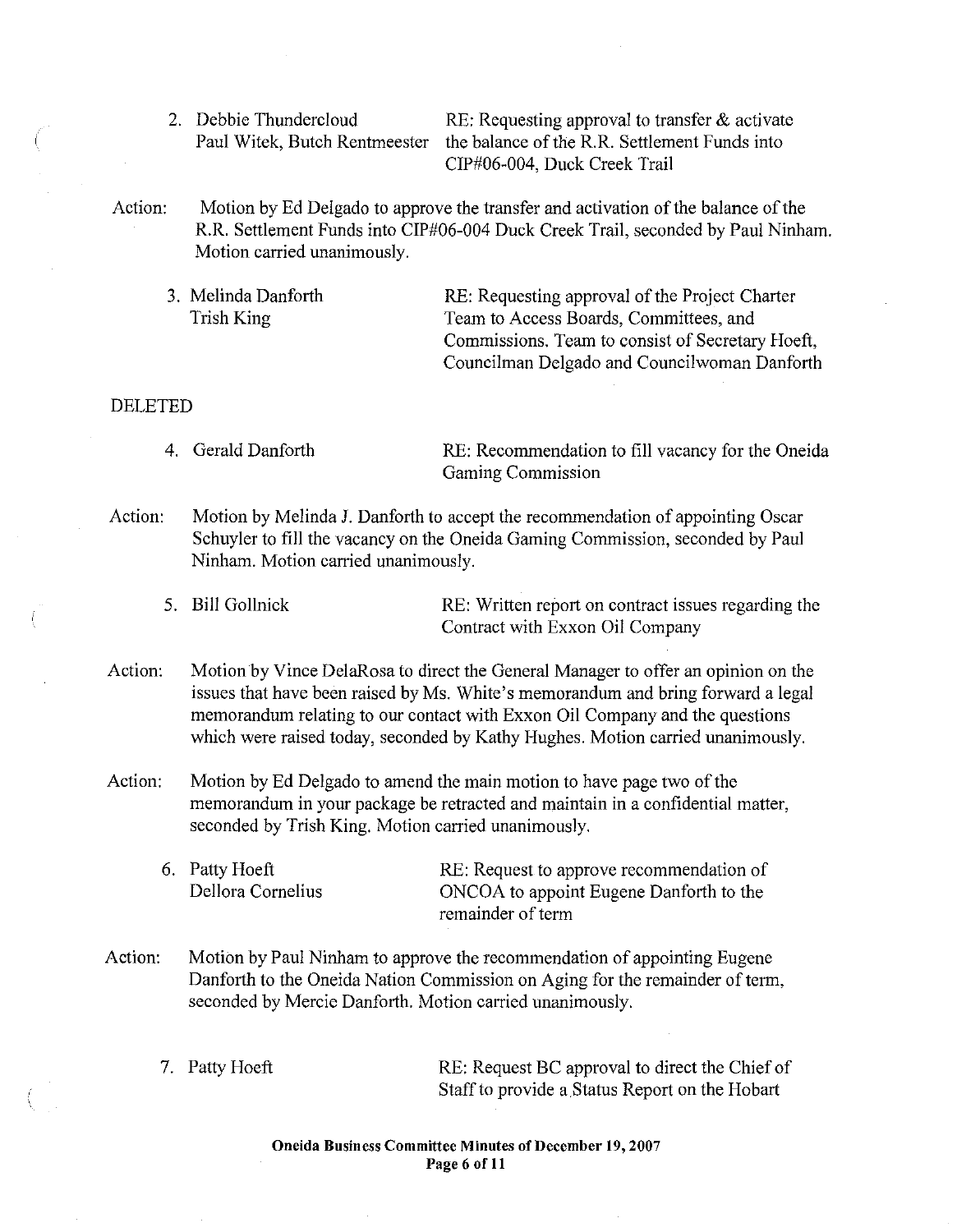#### Service Agreement.

Action: Motion by Patty Hoeft to direct the Chief of Staff to provide a written report on the complete status of the Hobart Service Agreement ending Nov.16, 2007 listing the pay-outs to close for the closure of the record and bring back at the next Oneida Business Committee meeting, seconded by Vince DelaRosa. Motion carried unanimously.

8. Patty Hoeft RE: Request BC approval to direct the General Manager to provide a Status Report on Oneida SOO-year flood plain survey work.

- Action: Motion by Patty Hoeft to direct General Manager to provide a status report on the Oneida 500 year flood plain survey work at the Jan. 9, 2008 Oneida Business Committee meeting, seconded by Vince DelaRosa. Motion carried unanimously.
	- 9. Patty Hoeft RE: Request BC approval to Direct the General Manager to provide a Status Report on Census 2010 LUCA Project.
- Action: Motion by Patty Hoeft to direct the General Manager to provide a status report at the Jan. 23, 2008 Oneida Business Committee meeting on the work on Census 2010 LUCA project, seconded by Vince DelaRosa. Motion carried unanimously.

10. Patty Hoeft **RE:** Status Report on SEOTS new space or building

- Action: Motion by Patty Hoeft to request a written report from the General Manager be given to each Oneida Business Committee member by Dec. 27, 2007 on the status of the SEOTS new space or building, seconded by Ed Delgado. Motion carried unanimously.
	- c. Travel Requests None
- 10. Finance Committee None
- 11. Legislative Operating Committee (LOC) None
- 12. Treasurer's Report None
- 13. Oneida Business Committee Planning

Dec. II, 2007 BC Planning Minutes

Action: Motion by Kathy Hughes to defer the Oneida Business Committee Planning minutes of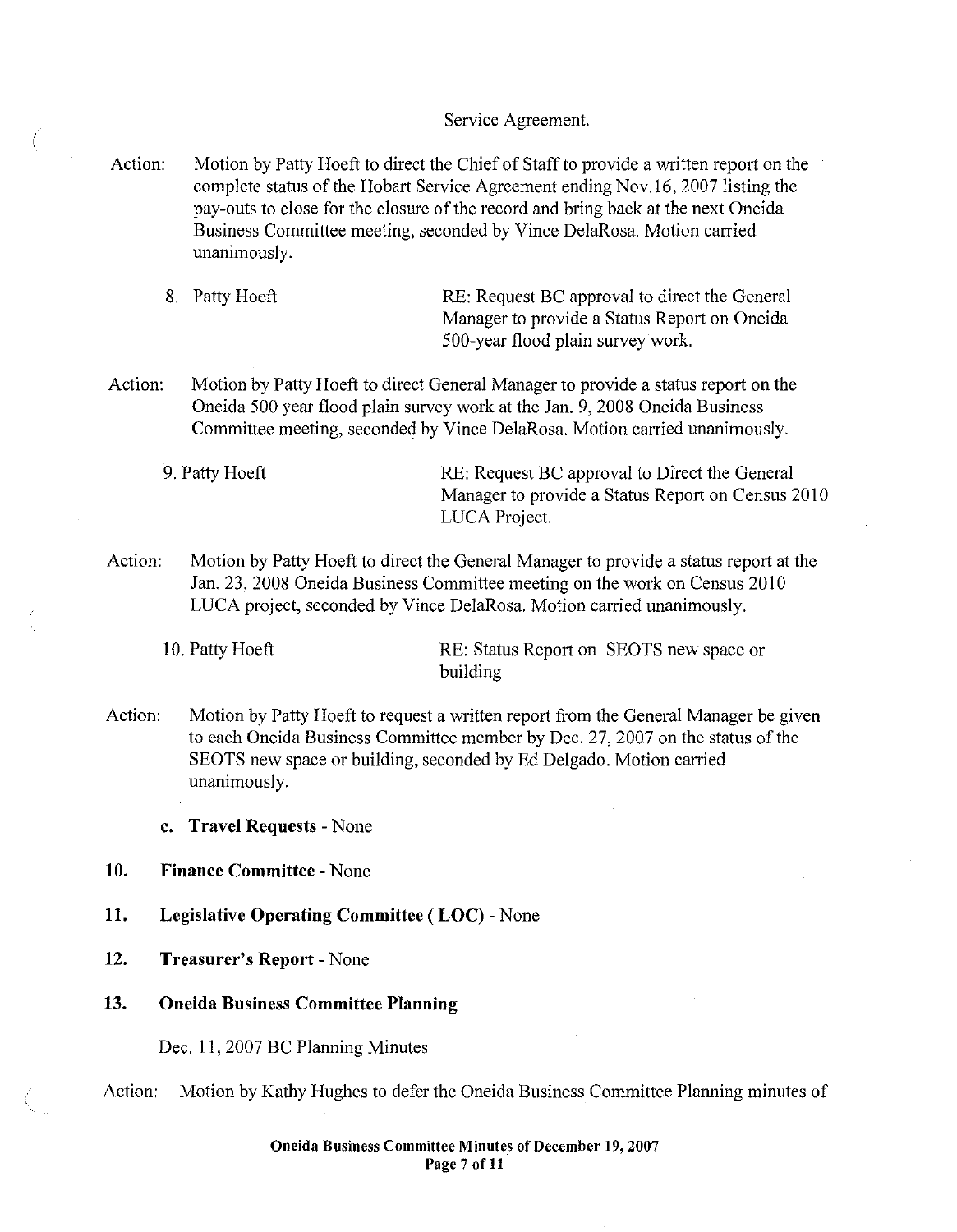Dec. 11,2007 to the Jan. 9,2008 Oneida Business Committee Meeting, seconded by Vince DelaRosa. Motion carried unanimously.

#### 14. Executive Staff Meeting

Executive Staff Minutes of Dec. 6,2007

Action: Motion by Ed Delgado to approve the Executive Staff minutes of Dec. 6, 2007, seconded by Patty Hoeft. Motion carried unanimously.

#### 15. Legislative Affairs Update

Dec. 10, 2007 Memo

- I. Letter to Chairman Phil Hogan re; Supplemental Comments on Facility License Standards - Retro Approval
- Action: Motion by Mercie Danforth to retro approve the letter to Chairman Phil Hogan regarding supplemental comments on Facility License Standards, seconded by Vince DelaRosa. Motion carried unanimously.
	- 2. Letter to Congressional Delegation (James Walsh, David Obey, Tom Harkin, and Arlen Specter) re: Support for Esther Martinez Native American Language Revitalization Programs - Retro Approval
- Action: Motion by Ed Delgado to retro approve the letter to Congressional Delegation regarding support for Esther Martinez Native American Language Revitalization Programs, seconded by Patty Hoeft. Motion carried unanimously.

10:43 a.m. Into Executive Session

Action: Motion by Kathy Hughes to go into Executive Session, seconded by Patty Hoeft. Motion carried unanimously.

12:10 p.m. Into Regular Session

Action: Motion by Paul Ninham to go back into Regular Session, seconded by Kathy Hughes. Motion carried unanimously.

#### 16. Executive Session

- a. Tabled Business None
- b. Old Business None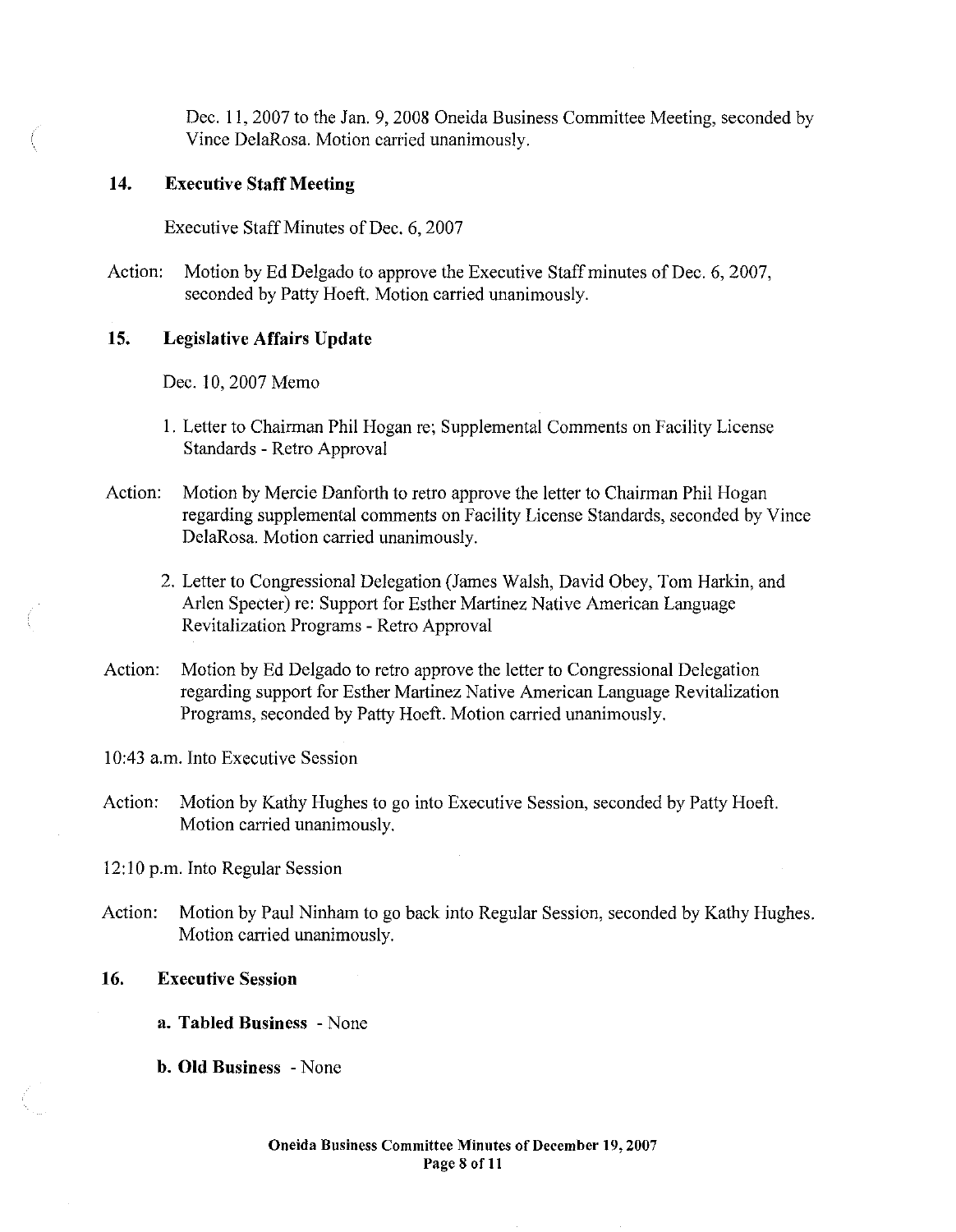## c. New Business

| 1. Cheryl Skolaski                    |                                                                                                                                                                                                                                                           | RE: Approval of 2 new enrollment applicants                                                                          |  |  |
|---------------------------------------|-----------------------------------------------------------------------------------------------------------------------------------------------------------------------------------------------------------------------------------------------------------|----------------------------------------------------------------------------------------------------------------------|--|--|
| Action:                               | Motion by Paul Ninham to approve the 2 new enrollment applicants, seconded by<br>Kathy Hughes. Motion carried unanimously.                                                                                                                                |                                                                                                                      |  |  |
|                                       |                                                                                                                                                                                                                                                           | RE: Approval of 4 new enrollment applicants                                                                          |  |  |
| Action:                               | Motion by Paul Ninham to approve the 4 new enrollment applicants, seconded by<br>Patty Hoeft. For: Patty Hoeft, Ed Delgado, Kathy Hughes, Vince DelaRosa, Trish<br>King, Paul Ninham. Abstained: Mercie Danforth, Melinda J. Danforth. Motion<br>carried. |                                                                                                                      |  |  |
| 2. Gerald Danforth<br>Neil Cornelius  |                                                                                                                                                                                                                                                           | RE: Request reconsideration of the BC action<br>taken Nov. 7, 2007 regarding the Gaming<br>Management Incentive Plan |  |  |
| <b>DELETED</b>                        |                                                                                                                                                                                                                                                           |                                                                                                                      |  |  |
| 3. Terry Cornelius                    |                                                                                                                                                                                                                                                           | RE: First Amendment to the Wastewater Treatment<br>Facility                                                          |  |  |
| Action:                               | Motion by Ed Delgado to adopt Resolution 12-19-07-B First Amendment to Loan<br>Agreement with Bank of America, N.A., seconded by Patty Hoeft. Motion carried<br>unanimously.                                                                              |                                                                                                                      |  |  |
| 4. JoAnne House<br>Gaming Commission  |                                                                                                                                                                                                                                                           | RE: Attorney Contract for William Cornelius                                                                          |  |  |
| Action:                               | Motion by Kathy Hughes to authorize an extension to the current contract for<br>William Cornelius for 30 days, seconded by Vince DelaRosa. Motion carried<br>unanimously.                                                                                 |                                                                                                                      |  |  |
| Action:                               | Motion by Kathy Hughes to table the current Attorney Contract for William<br>Cornelius to the Jan. 9, 2008 Oneida Business Committee meeting, seconded by<br>Mercie Danforth. Motion carried unanimously.                                                 |                                                                                                                      |  |  |
| d. Legislative Affairs Update - None  |                                                                                                                                                                                                                                                           |                                                                                                                      |  |  |
| e. Attorney Brief<br>Federal Subpoena |                                                                                                                                                                                                                                                           |                                                                                                                      |  |  |

Action: Motion by Mercie Danforth to approve the Federal Subpoena as FYI, seconded by Mercie Danforth. Motion carried unanimously.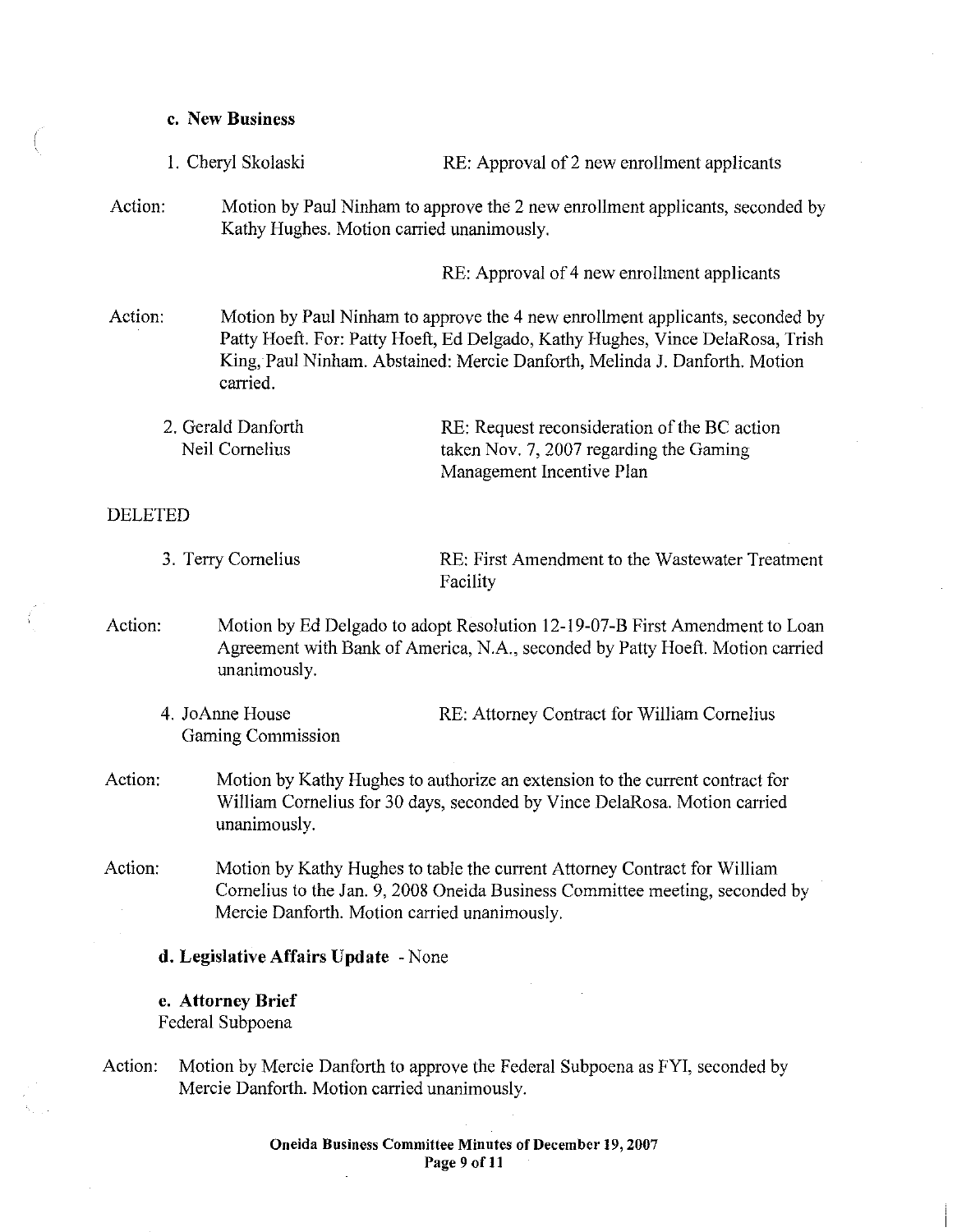BIA Solicitation for Input of Lease Policy

Action: Motion by Paul Ninbam to approve the BrA Solicitation for Input of Lease Policy as FYI, seconded by Kathy Hughes. Motion carried unanimously.

Elder Per Capita Tax Questions

Action: Motion by Mercie Danforth to send the Elder Per Capita Tax Questions to the General Manager to get release out to the Elders and to reformat the information, seconded by Vince DelaRosa. Motion carried unanimously.

Railroad Easement

Action: Motion by Kathy Hughes to recommend to wait until Outagamie records are updated to approach the BIA with the Railroad Easement matter, seconded by Paul Ninham. Motion carried unanimously.

Per Capita Attachment Appeal

Action: Motion by Mercie Danforth to accept Per Capita Attachment Appeal as FYI, seconded by Kathy Hughes. Motion carried unanimously.

#### f. Audit Committee

I. Status Update on the OHA Audit Report

- Action: Motion by Paul Ninbam to lift the recusal for Vice Chairman Kathy Hughes and Vince DelaRosa regarding the OHA Audit, seconded by Patty Hoeft. Motion carried unanimously.
- Action: Motion by Vince DelaRosa to defer the OHA issue back to the Audit Committee for finalization back in Jan. 2008, seconded by Patty Hoeft. Motion carried unanimously.

g. Oneida Enterprise Development Authority - None